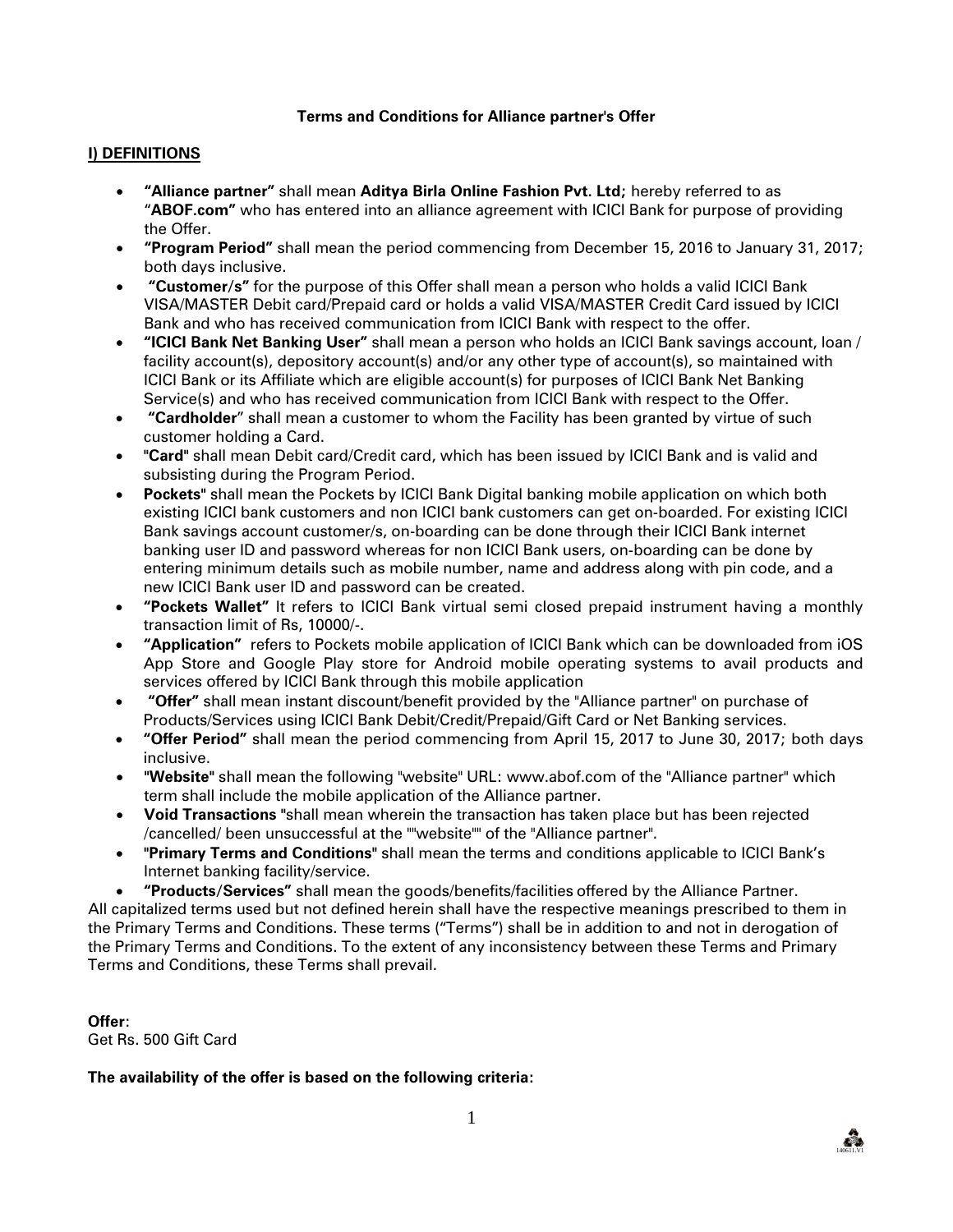- The Gift Card will be valid for single use only
- The Gift Card will be valid across the website
- The validity of the gift card will be from April 15, 2017 to June 30, 2017
- The Offer is non-transferable, non-binding and non-encashable.
- The Offer is not valid for Void Transactions

## **III) Steps To Avail The Offer**

- 1. Log on to www.abof.com
- 2. Select products of choice
- 3. Enter your GIFT CARD at the time of booking to be eligible for the discount during checkout before making payment.
- 4. Make your Payment through ICICI Bank Credit Card or ICICI Bank Debit Card.

# **IV) Terms and Conditions Prescribed by Alliance Partner**

- The offer is brought to you by the Alliance Partner. ICICI Bank is only communicating the offer on behalf of the Alliance Partner
- The offer is valid on purchase of all products displayed on the website.
- The Gift Card will be valid for single use only
- The Gift Card will be valid across the website
- The validity of the gift card will be from April 15, 2017 to June 30, 2017
- Amount will be auto-deducted when customer inputs the Gift Card code.
- Coupon applicable for one time use only
- This coupon cannot be combined with other coupons
- In case of return cancellation, the coupon value will be adjusted pro-rata to calculate the refund amount
- ICICI Bank and abof.com reserve the right, at any time, without prior notice and without assigning any reason whatsoever, to add/alter/modify/change or vary all of these terms and conditions or to replace, wholly or in part, this offer by another offer, whether similar to this offer or not, or to extend or withdraw it altogether.
- All disputes, if any, arising out of or in connection with or as a result of above offers or otherwise relating hereto shall be subject to the exclusive jurisdiction of the competent courts / tribunals in Mumbai only, irrespective of whether courts / tribunals in other areas have concurrent or similar jurisdiction.

### **V) Terms and conditions prescribed ICICI bank Credit & Debit Card Holders**

- ICICI Bank holds out no warranty or makes no representation about the quality, delivery or otherwise of the goods and services offered by the alliance partner. Any dispute or claim regarding the goods, services and assured gifts / prizes must be resolved by the Card Holder/s with the alliance partner directly without any reference to ICICI Bank.
- ICICI Bank shall not be liable in any manner whatsoever for any loss/ damage/ claim that may arise out of use or otherwise of any goods/ services / offer availed by the Card Holder/s under the alliance offered by the alliance partner. All communication / notices with regard to the said claims attributable to Alliance Partner should be addressed on 080 – 6688 6688
- All issues / queries / complaints / grievances relating to the Offer, if any, shall be addressed to Alliance Partner directly at at<http://abof.custhelp.com/app/home/> without any reference to ICICI Bank. The same shall be addressed by Alliance Partner within 15 working days of transaction.
- ICICI Bank also reserves the right to discontinue the Offer without assigning any reasons or without any prior intimation whatsoever during or after the Promotion.
- If the ceases to be an ICICI Customer at any time during the Promotion, then all the benefits under